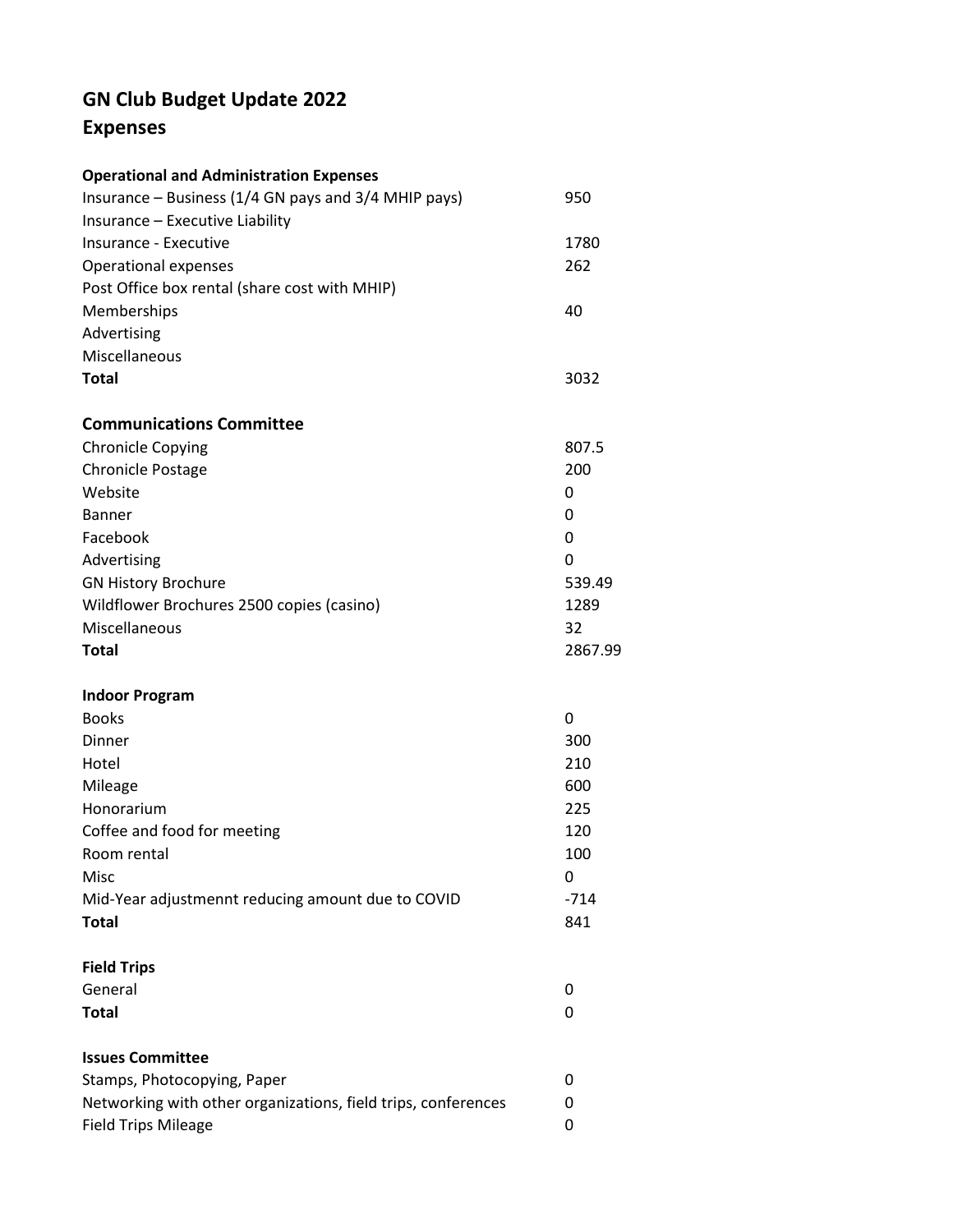| Films, Forums and Public Gatherings          |        |
|----------------------------------------------|--------|
| Invasive Species Issues/Project              | 0      |
| Bee Initiative                               | 0      |
| Educational signage for wildflowers          |        |
| Miscellaneous or to be Determined            | 700    |
| <b>Total</b>                                 | 700    |
|                                              |        |
| <b>Governance Committee</b>                  |        |
| To be determined                             | 100    |
| <b>Total</b>                                 | 100    |
|                                              |        |
| <b>Fund Raising Committee</b>                |        |
| Marketing                                    | 0      |
| <b>Total</b>                                 | 100    |
| <b>Budget Committee</b>                      |        |
| Paper and Printing                           | 0      |
| <b>Total</b>                                 | 0      |
| <b>Bird Tales Ad Hoc Committee</b>           |        |
|                                              | 0      |
| <b>Total</b>                                 | 0      |
| <b>SE Alberta Birding Trails Guide</b>       |        |
| <b>TBD</b>                                   |        |
| <b>Total</b>                                 | 0      |
|                                              | 0      |
| <b>Scenic Views</b>                          |        |
| Fox Canada                                   | 2600.0 |
| <b>Dirty Deeds</b>                           | 700.0  |
| InDesign Software                            | 252    |
| Indigeneous Documentation                    | 0      |
| <b>Brochures and Rack Cards</b>              | 0      |
| <b>Educational Material &amp; Networking</b> | 0      |
| Miscellaneous or to be determined            | 500    |
| <b>Total</b>                                 | 4,052  |
| <b>Other GN Projects (Casino Funding)</b>    |        |
| TBD (Casino Funding)                         | 0      |
| <b>Total</b>                                 | 0      |
|                                              |        |
| <b>Awards</b>                                |        |
| Park bench Life-Time Members                 | 0      |
| Gifts for awards                             | 0      |
| <b>Total</b>                                 | 60     |

**Depreciation and inventory write off (not added to total)**